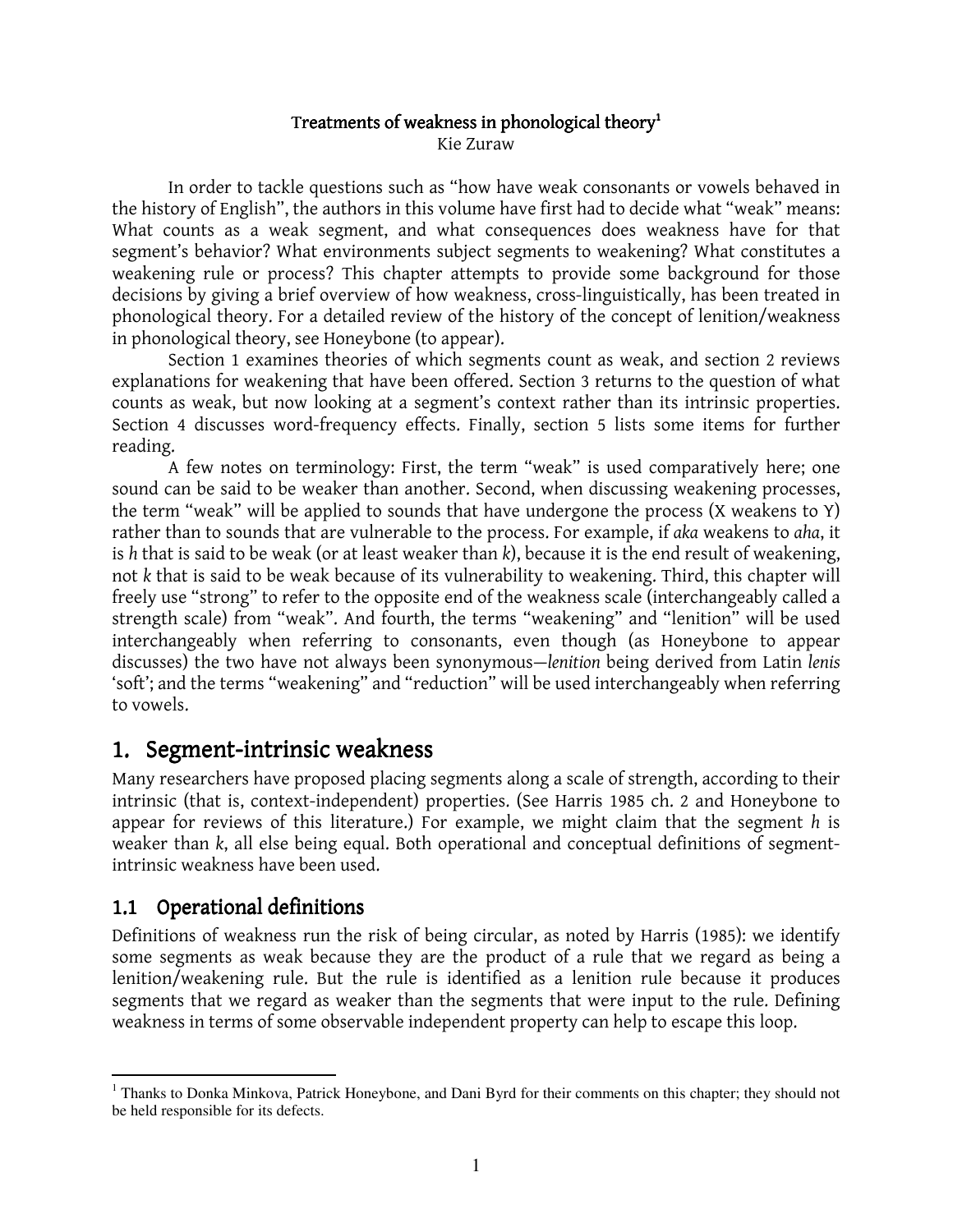#### 1.1.1 Pathways to zero

A definition of weakness that is useful for diachronic research—and very widely cited—is the one formulated by Hyman (1975); he credits the idea to Theo Vennemann: "a segment X is said to be weaker than a segment Y if Y goes through an X stage on its way to zero" (Hyman 1975, p. 165). For example,<sup>2</sup> Indo-European \*k became h in Germanic, as in proto-Indo-European \*peku 'wealth' > Old English feoh 'cattle, money'; this h then (at least in syllable-final position—and in some dialects, in all positions) became zero, as in Old English feoh 'cattle, money' > Modern English fee in the sense of 'wealth' (Watkins 2000). Under this definition, h is thus weaker than k. This definition is consistent with the practice of designating as weak those sounds that are vulnerable to deletion: X is weaker because it is farther along a chain of sounds that leads to zero.

Hyman and Vennemann's definition could be taken as generating a cross-linguistic scale of weakness (with perhaps some contradictions here and there that are due to peculiarities in individual languages' development). Or, it could be interpreted more narrowly, as defining a weakness scale that is valid for the language (or chain of successive languages, as in the example above) in which the change takes place. In either case, the underlying assumptions seem to be the following:

- (i) that zero is the weakest "segment" of all
- (ii) that any process causing deletion is inherently a weakening process, rather than a process of some other kind that happens to involve deletion in certain circumstances
- (iii) that whatever process changes Y to X is the same as the process that changes X to zero-hence the phrasing "Y goes through an X stage on its way to zero", rather than merely "Y becomes X, and then X becomes zero"

By assumption (i), zero is weaker than X, so by (ii), the process must be a weakening one. By assumption (iii), the change from Y to X must also represent a weakening, and X is thus weaker than Y. Assumption (i) seems plausible enough, and can be taken as a definitional assumption more than an empirical one; (iii), on the other hand, seems vulnerable as a general assumption about how changes are related. Bauer (1988), for example, in questioning this assumption, cites examples of circular shifts ( $a > b$ ,  $b > c$ ,  $c > a$ )—which cannot represent a movement in the same direction along any (Euclidean) dimension (though his circular examples do not involve deletions, and they appear to involve not a diachronic trajectory that doubles back on itself, but rather three changes occurring in parallel:  $a, b, c > b, c, a$ ). Assumption (iii) seems most plausible when all three items-X, Y, and zero-can be observed to coexist as variants. This seems to be the situation (again, at least for syllable-final position), in many dialects of Spanish (see Bybee 2001 ch. 6), where conservative s coexists with the more innovative h and the most innovative variant, zero: the Hyman-Vennemannian interpretation would be that h is thus weaker than s. Ideally, to support (iii), we would be able to show grading, such as s predominating in the slowest or most careful speech, zero predominating in the fastest or least careful speech, and h predominating in speech of intermediate speed or carefulness. Hickey (this volume) reports such a case, where, in some varieties of Irish English, realizations of t in a word like pity can range from [t̪] through [h] and [ʔ] to Ø, with the glottal and zero realizations apparently more colloquial.

 $2$  Thanks to Donka Minkova for this example.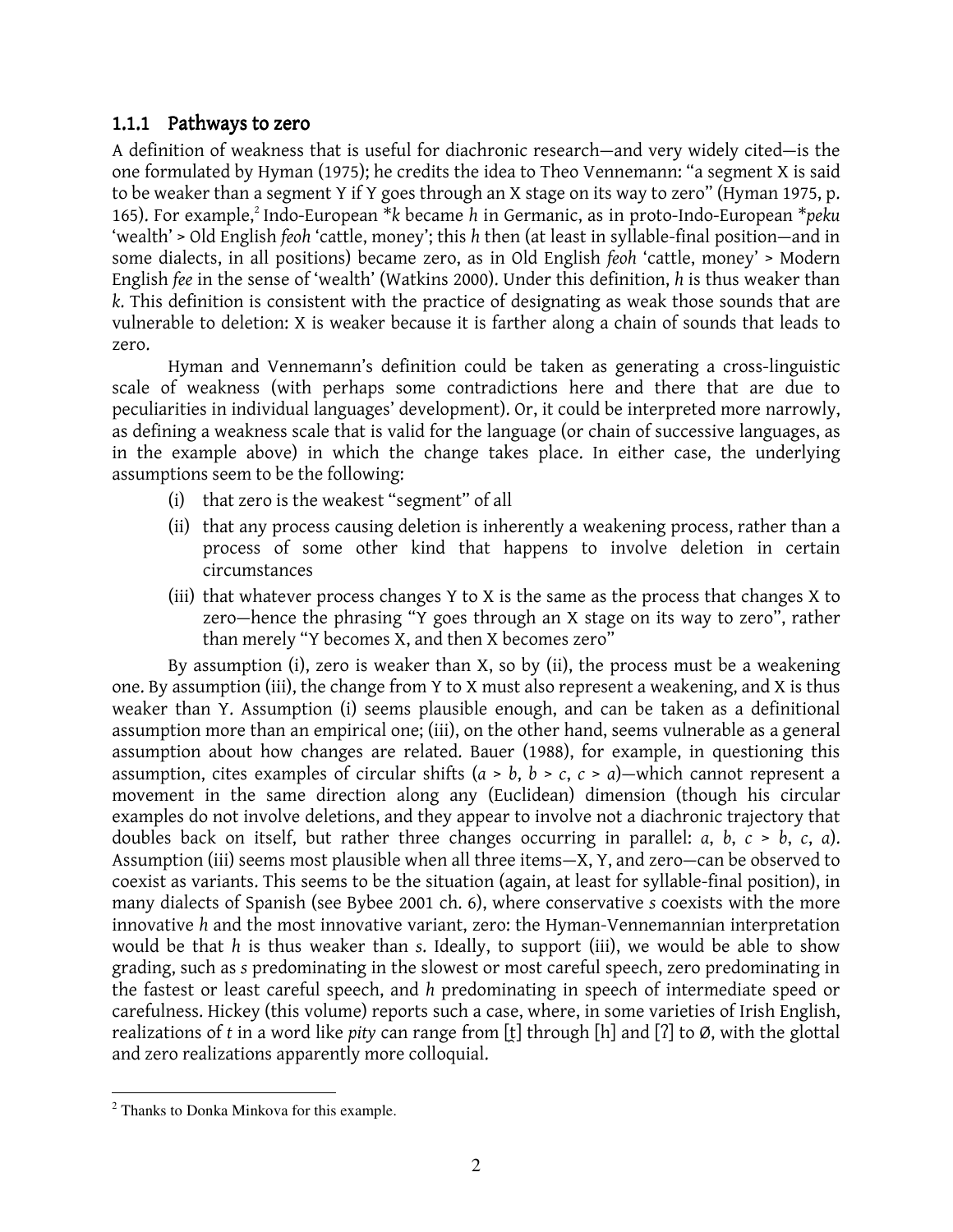We could assign a synchronic interpretation to this definition, too: if a language has a rule whereby X becomes zero in some context and a rule whereby Y becomes X in the same or a similar context, then we could say that X is weaker than Y. For example, in Palauan (Flora 1974, Josephs 1975/1990, also Zuraw 2002), there is a synchronic chain shift whereby long /ii/ becomes short [i] when unstressed, but underlying short /i/ deletes (or, in many words, becomes [a]) when unstressed: *îtis* 'escape', *îts-él* 'his/her escape' vs.  $\delta$ ik 'wedge',  $\delta$ k-él 'its wedge'. (Similar changes apply to other vowels and diphthongs, but this is the clearest case because *i* is the vowel that deletes, rather than becoming  $\lceil a \rceil$ , most often.) If we assume, again, that zero is the weakest "segment", then the deletion of *i* when unstressed is a case of weakening; if we further assume that all changes occurring from a stressed to an unstressed syllable are of the same nature, then the change from *ii* to *i* must also constitute a weakening, and thus *i* is weaker than *ii*.

#### 1.1.2 Segment-context associations

Another approach is to assume that weakening and non-weakening contexts exist (without stipulating which contexts are which; see section 3 for a review of strong and weak positions), and look for correlations between segment inventories and contexts. For example, we could look cross-linguistically at which vowels occur in stressed syllables and which in unstressed syllables (see Crosswhite 2001 for just such a survey). We could also look at which vowels occur in word-initial syllables and which in other syllables. We could collect (a) the set of all vowels that at least one language allows in stressed syllables but not unstressed, (b) the set of vowels that some language allows in unstressed but not stressed syllables, (c) the set of vowels that some language allows in initial but not non-initial syllables, and (d) the set of vowels that some language allows in non-initial but not initial syllables.<sup>3</sup> For example, on the dimension of nasality, Beckman's (1999) survey of positional faithfulness effects includes a language (Dhangar-Kurux-see p. 53) that allows both oral and nasal vowels in root-initial syllables, but only oral vowels in other syllables. Thus (a) would include nasal and oral vowels; (b) would be empty for the languages in Beckman's survey. Beckman's survey also includes two languages (Nancowry and Guaraní-see p. 126) that allow both oral and nasal vowels in stressed syllables and only oral vowels (except by harmony) in unstressed syllables. Thus (c) would, like (a), include both oral and nasal vowels, and (d) would, like (b), be empty (for comparisons on the dimension of nasality).

Suppose, as in the example above, we found that sets (a) and (c) were very similar, as were (b) and (d). Then we might conclude that stressed and initial syllables constitute "Type I" contexts, and the vowels in (a) and (c) are "Type I"-ish vowels; unstressed and non-initial syllables would constitute "Type II" contexts, and the vowels in (b) and (d) would be "Type II"ish. We could then, arbitrarily, assign the labels "stronger" to Type I-ish vowels and "weaker" to Type II-ish vowels—we could also assign the labels using some less arbitrary criterion, such as Barnes's (2006) definition of weak contexts as those that allow a smaller range of contrasts. At least implicitly, this is the strategy that has been adopted by many researchers for identifying both weakening contexts and weak segments.

<sup>&</sup>lt;sup>3</sup> More realistically, we would attempt to formulate implicational relationships among the vowels.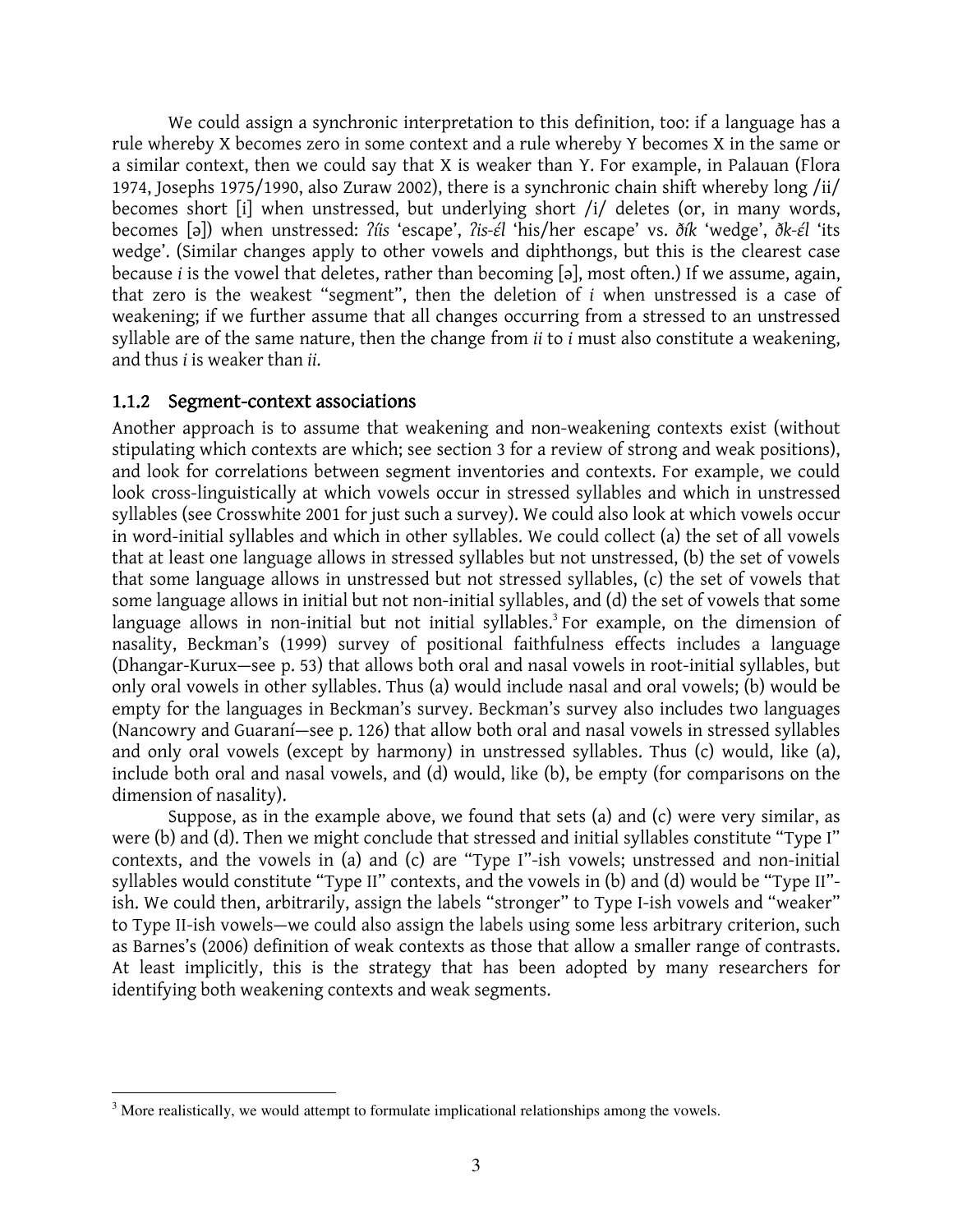## 1.2 Conceptual definitions: phonetic and phonological hierarchies

It has also been proposed that a segment's degree of weakness follows from its articulatory or acoustic properties. Attempts to identify these properties have generally relied, at least implicitly, on some independent criterion of weakness (such as the Hyman-Vennemann definition above): we can't test the proposition that a phonetic property promotes weakness unless this weakness has some consequence that we can observe. Researchers often proceed by using some operational definition to identify weak segments and then seeking a shared phonetic property among those segments.

## 1.2.1 Resistance to airflow/constriction degree

Lass and Anderson (1975; p. 151) propose "resistance to airflow through the vocal tract" as one criterion for consonantal strength: the less resistance, the weaker the segment. In some cases, resistance to airflow corresponds to degree of constriction between the active articulator (for example, the tongue) and the passive articulator (for example, the palate). For example, oral stops (for example,  $p$ ,  $t$ ,  $k$ ,  $b$ ,  $d$ ,  $q$ ) involve a complete sealing off of the vocal tract (full constriction)-no air can flow out of the mouth or nose until the stop is released. These would be the strongest consonants. In fricatives, by contrast (for example,  $f$ ,  $s$ ,  $v$ ,  $z$ ), the constriction is incomplete, so that a small stream of air flows out the mouth. Fricatives are thus weaker than stops-this is consistent with many cases of stop-to-fricative changes that have been interpreted as weakening. Although h is usually classified as a fricative, it is a bit of a special case: turbulence in airflow arises not from a narrow constriction in the mouth but from substantial airflow through a relatively open glottis. Moreover, h lacks any oral articulatory target: Keating (1988) shows that the oral configuration during English h is an interpolation between the surrounding vowels'. Thus, h should be weaker than other fricatives—and has long been regarded as such—as supported by the Spanish  $s > h$  lenition mentioned above and other, similar changes. Papers in this volume by Crisma and Schlüter both deal with the weak behavior of h in the history of English.

The relationship between airflow and constriction becomes more complicated when we turn to sonorant consonants (for example,  $r$ ,  $l$ ,  $m$ ,  $n$ ,  $w$ ,  $y$ ); they allow a strong flow of air out the mouth or nose, but also may involve complete oral closure  $(m, n)$  or an active articulator that is partly in contact with the passive articulator, as in l, where the tongue tip or blade may be touching the alveolar ridge or the back of the teeth, but air is able to flow out the mouth around one or both sides of the tongue; thus airflow resistance and constriction degree are not as clearly correlated. Because fricatives, for example, do not seem to weaken to nasals (Kirchner 2004)—nasals having greater constriction than fricatives—constriction degree seems more likely to be the key factor.

The definition does not apply straightforwardly to vowels. Lower vowels (for example, a) have even less resistance to airflow than higher vowels (for example,  $i$ ,  $u$ ), but lower vowels seem to be less subject to deletion, and less compatible with positions thought to be weak, such as unstressed syllables (though see Crosswhite 2001, 2004 for a distinction between prominence reduction and contrast reduction-these two types of vowel reduction treat a differently).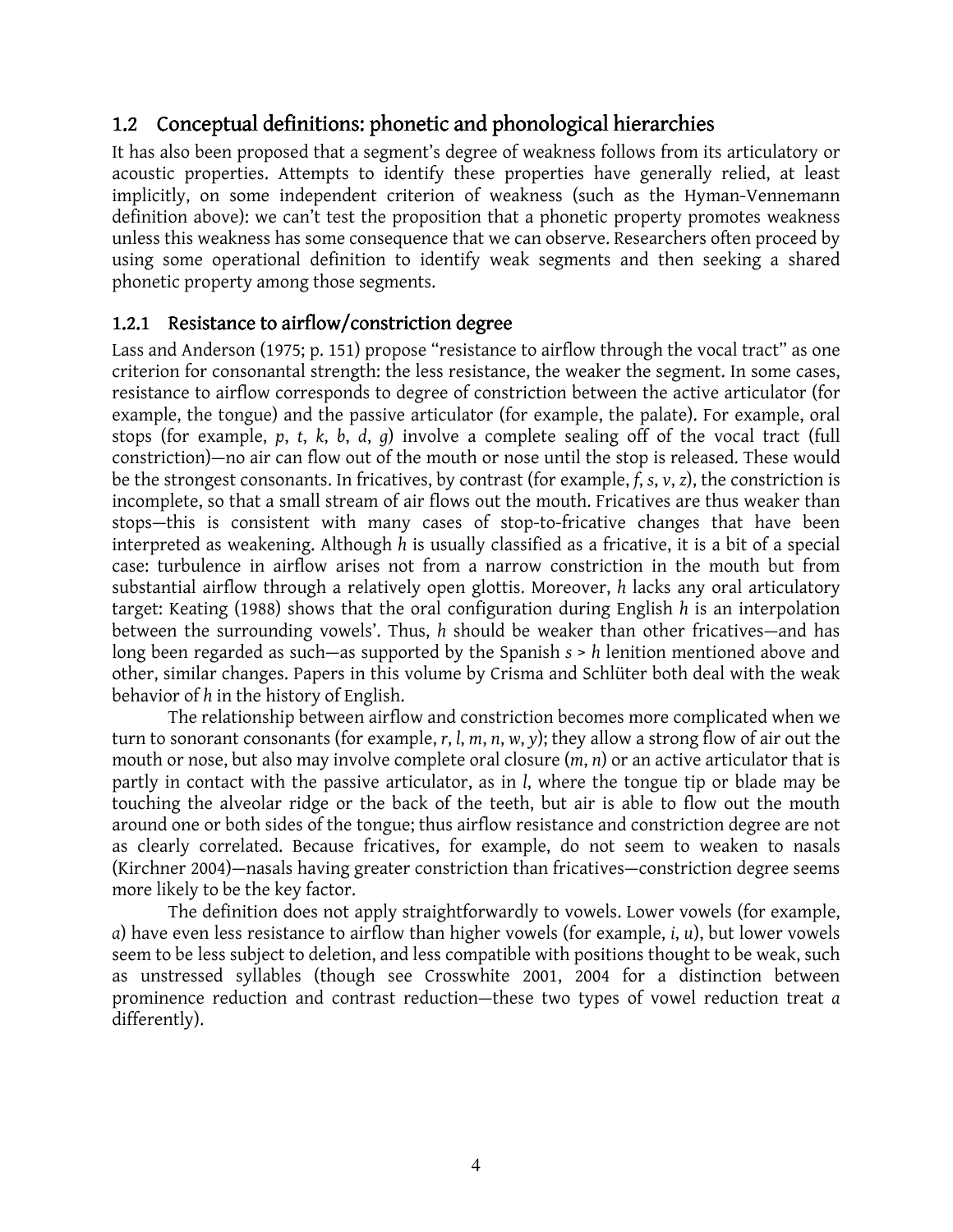### 1.2.2 Constriction duration

The duration of a consonant's constriction gesture has also been taken to be important (Kirchner 2004), with longer-lasting constrictions being regarded as stronger. This would—in accordance with the lenition literature—make the dialectal English flap or tap ( $\lceil \frac{r}{r} \rceil$ ), which has fleeting contact between tongue and alveolar ridge, weaker than t and d, where the contact is sustained. (But see section 3.2.1: Byrd & Saltzman 2003 show that gestural magnitude and gestural timing are hard to disentangle. Byrd & Saltzman discuss how timing changes can affect spatial magnitude, but we can also imagine the converse: a reduction in a stop gesture's spatial magnitude—without reduction of the gesture's duration—should cause full closure to be attained later and lost earlier, resulting in a shorter closure duration.) In addition, geminates would be counted as stronger than singleton consonants, and degemination would be considered a weakening process.

Among vowels, we could view vowels that take longer to realize as stronger. For example, the tongue position for schwa ([a]) generally requires only a small excursion from the surrounding sounds (although of course this depends on just what the surrounding sounds are). Low vowels like a, by contrast, should take longer to articulate because of the greater jaw opening that must be achieved, and high vowels  $(i, u)$  could also take longer to reach, depending on the consonantal context. (See Crosswhite 2001, Barnes 2006 for reviews of the phonetics.) Thus, schwa would be weaker than other vowels. In tone languages, inherent differences in how long a vowel's tone takes to articulate (see Zhang 2002, 2004), could also conceivably affect vowel strength.

## 1.2.3 Acoustic amplitude

Another possibility would be to treat sounds with lower acoustic amplitude–corresponding perceptually to less loudness-as weaker. This would produce quite a different scale, and an unsatisfactory one in some respects. For instance, unreleased oral stops are very quiet, and so would be classed as weaker than fricatives, contradicting the usual assumption that the change from a stop to a fricative (spirantization) is an instance of lenition. Lower vowels are now, however, predicted to be stronger than higher vowels—the more-open vocal tract of lower vowels gives them higher amplitude, all else being equal.

## 1.2.4 Complexity

Many processes typically identified as consonant lenition involve loss of articulatory gestures: debuccalization, for instance, in which an oral stop becomes [7] or an oral fricative becomes [h], involves loss of the oral constriction gesture. Building on this, Harris (1994, 1997) treats lenition as the loss of material from a segment's representation, and weakness as the relative lack of sub-segmental material. To take one of Harris's examples, p is made up of three elements—similar to privative features in other frameworks: labiality, stop-hood, and noise. The sound p is stronger than f, because f lacks stop-hood and is made up only of labiality and noise; p and f are both stronger than h, which is made up of noise only, or w, which is labiality only; p is also stronger than 7, which is stop-hood only (and all are presumably stronger than  $\varnothing$ , which would be the result of deleting all three elements). Harris treats vowel reduction and weakness in vowels similarly:  $\delta$  is the weakest vowel, because it lacks any elemental content (see Lass this volume on schwa); the peripheral vowels *i*, *a*, *u* are stronger, each having a single element, and other vowels, such as mid vowels, are stronger still—that is, require more-direct licensing (see section 3.2.3)—being composed of multiple elements.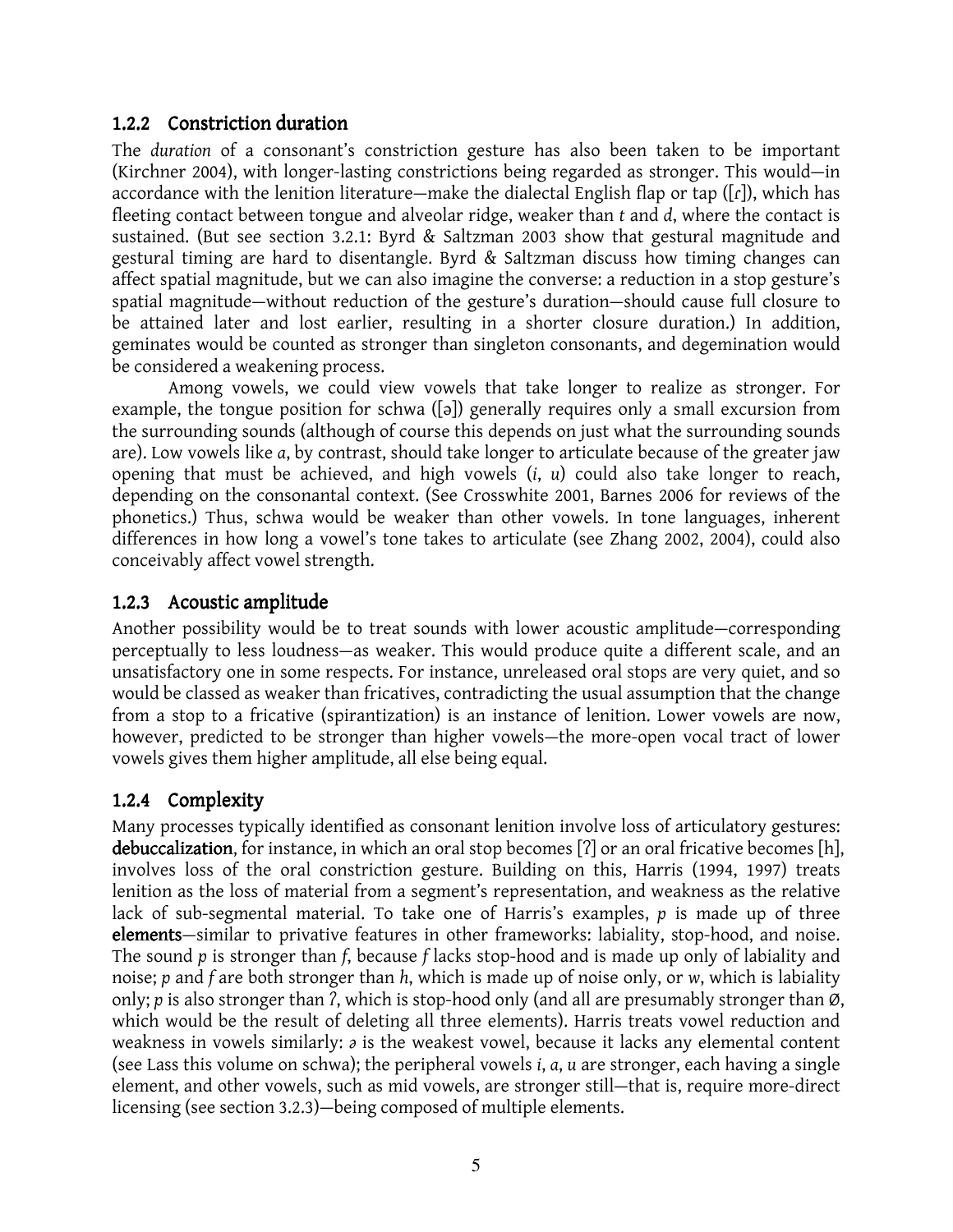#### 1.2.5 Abstract weakness

A weakness hierarchy could also, in principle, rely on an abstract phonological property rather than a more-concrete phonetic property. On the subject of abstract phonological properties in general, Flack 2007 argues that some properties of segments or contexts could be observable from phonetic experience—and thus constraints referring to those properties need not be innate but rather could be constructed by the learner using innately available templates whereas others are not observable, and must be referred to by innately available constraints. These latter properties could be thought of as phonological rather than strictly phonetic. Flack takes as an example sonority, citing Parker 2002 to argue that it is an abstract phonological property that is correlated with but not identical to the phonetic property of acoustic intensity.

We might thus imagine that there is, similarly, an abstract property of strength/weakness, perhaps diagnosable from segment-context associations of the type sketched in 1.1.2. In Foley 1977, for example, there are various strength scales, all asserted to be purely abstract and divorced from their phonetic correlates. Foley's scales are derived from observing which rules apply to which segments in which contexts.

Anderson and Ewen (1987; see especially p. 176), note that processes they consider to be lenitive can involve changes along at least two distinct articulatory dimensions, voicing and reduction of constriction, which would require reference to diverse features such as [voice], [continuant], and [sonorant]. Anderson and Ewen take this as an argument against such features and in favor of segmental representations made up of  $|V|$  (vowel) and  $|C|$  (consonant) elements in various configurations. In this framework, lenition rules all have in common that a segment gains somehow becomes more vowel-like (lenition is a "shift towards  $|V|$ " p. 176), whether by gaining a  $|V|$ , by losing a  $|C|$ , or by moving an existing  $|V|$  to a more dominant position in the sub-segmental structure.

# 2. Markedness constraints driving weakening

Research that has attempted to explain why a set of changes regarded as lenitory should affect certain segments in certain contexts has yielded insights into what constitutes a weakening context or a weak segment.

## 2.1 Reduction of effort

The idea that speakers avoid articulatory effort (teleologically or epiphenomenally) has a long history in linguistics. Following the example of Boersma (1998), we could cite Passy (1890) and Martinet (1955), and add Zipf (1949), Donegan and Stampe (1979), and Boersma himself as other important proponents of **economy** as a driving force in language production, and thus in shaping linguistic typology.

The view of lenition processes specifically as arising from economy has been developed most extensively by Kirchner (1998, 2004), and has roots in Bauer's (1988) speculations about activity of the posterior cricoarytenoid muscle and its antagonist, the interarytenoid muscle. Bauer suggested that weaker segments might involve less muscular activity. Although Jacobs (1996) does not invoke effort in his analysis of French diachronic lenition, he does invoke the more general idea that in leniting contexts, if the grammar forbids some marked configuration such as voiced stops, the repair chosen will default to whatever is less marked—for example, if the [-continuant] specification of the [b] in Latin habere 'to have' is deleted, the default value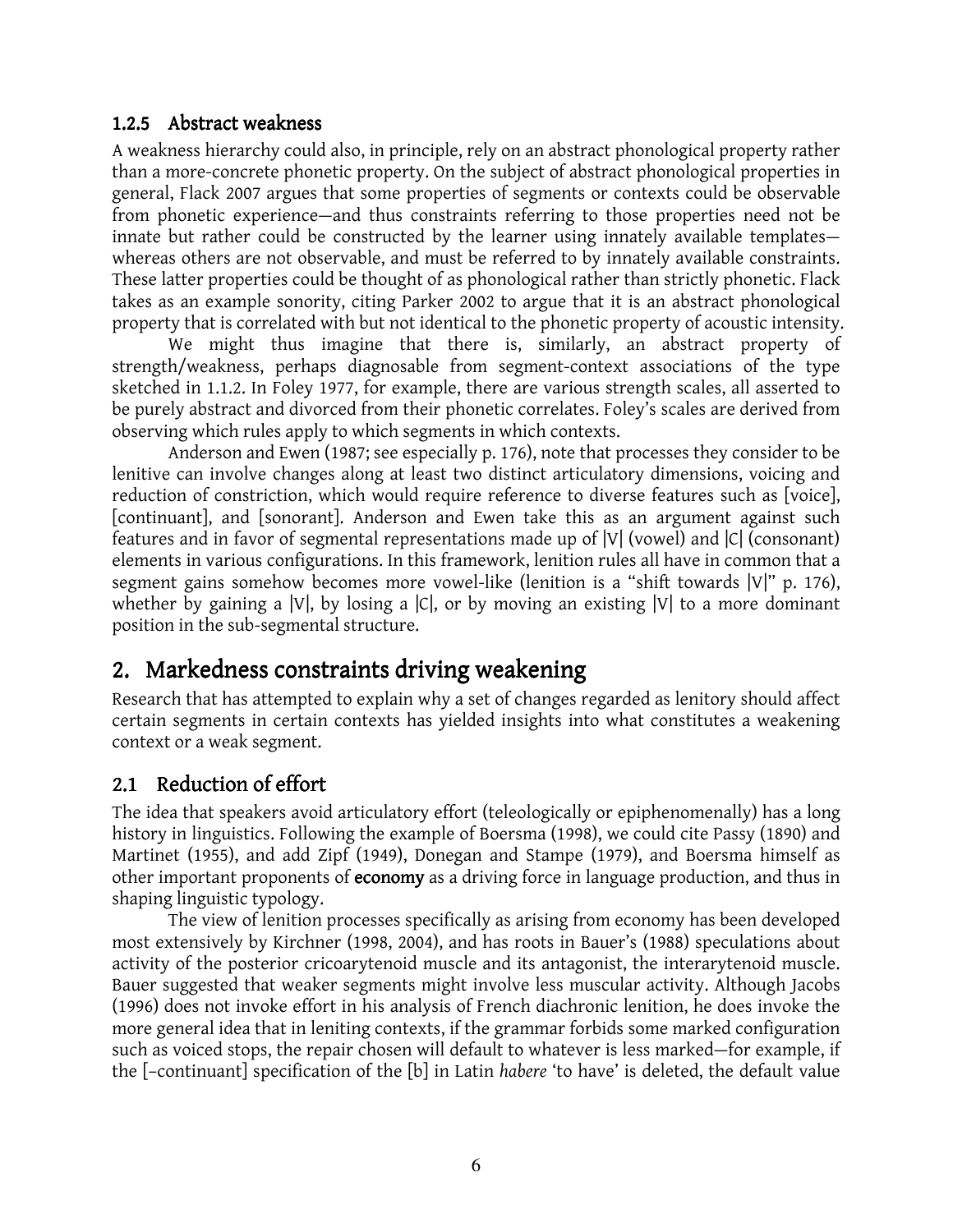for the feature ([+continuant] in this case) will be filled in, yielding \*aßere > modern avoir (see also Jacobs & Wetzels 1988 for a rule-based account).

Working in the framework of Optimality Theory (Prince & Smolensky 1993/2004) Kirchner proposes a constraint family LAzy whose members penalize the expenditure of effort, equated with biomechanical energy.<sup>4</sup> A segment that requires only a low expenditure of effort is viewed as weaker, and a process that reduces the effort expended to produce a segment is viewed as a weakening (lenition) process. The predicted effort of producing some consonant— Kirchner is concerned exclusively with consonants—is a function of the articulatory configuration required to achieve the consonant, the phonological context, and the speech register (essentially the speech rate here).

For example, changing aka to aha constitutes weakening, because the effort needed to move the tongue body from its low position in a to contact with the palate and back again is eliminated. At least in this context,  $h$  is weaker than  $k$ , because it requires less effort. The context  $a_{-}a$  is a weakening context (at least for stops), because the effort required to achieve a complete constriction after and before the large jaw opening of  $a$  is great. The pressure to weaken would be stronger at a faster speech rate, because moving the tongue body faster is more effortful. Articulations that require precision are also considered more effortful (see  $(2.1.2)$ .

Boersma (1998) takes a similar approach, calling the constraints penalizing effort  $^*$ Energy rather than Lazy. Boersma decomposes the  $^*$ Energy constraints into  $^*$ Dıs $\,$ ance, which  $\,$ penalizes displacing an articulator (in the direction away from the neutral position) by more than a certain distance; \*H0LD, which penalizes keeping an articulator away from neutral position for more than a certain duration, and \*FAST, which penalizes completing an articulator's displacement in less than a certain amount of time. He finds no evidence, however, for the phonology's treating these three components of the energy function separately.

In itself, an effort-based view doesn't distinguish lenition from other changes that reduce articulatory effort, such as place assimilation, where two successive gestures are simplified to one (for example, anpa  $\rightarrow$  ampa, eliminating n's tongue-tip/blade gesture); Donegan and Stampe (1979) explicitly group such processes together. It is unclear whether this is a desirable or an undesirable consequence—that is, which makes better predictions, separating processes traditionally viewed as lenition from other effort-reducing processes, or uniting them? Assimilation has been argued to occur in similar environments as lenition (see Harris 1994, 1997, where contrast-neutralizing assimilation, consonant lenition, and vowelreduction are all linked), so perhaps uniting at least some of these processes is desirable.

### 2.1.1 Articulatory vs. acoustic weakening

The discussion above has focused on **articulatory weakening**, but there is also the possibility of **acoustic weakening**, especially in a diachronic perspective. Browman and Goldstein's (1990) classic example of acoustic weakening without articulatory reduction is of a token of the phrase *perfect memory* in which the  $t$  is articulated but is not audible, because it is overlappeo by the surrounding consonants. Learners exposed to a language with many tokens like this might (mis)learn that the  $t$  should be articulatorily deleted. Thus, even though the context

 $4$  As pointed out by Pouplier (2003), the difficulty of producing a sound—as assessed, for example, by tendencies towards making speech errors—also depends on higher-level factors in the planning and coordination of gestures.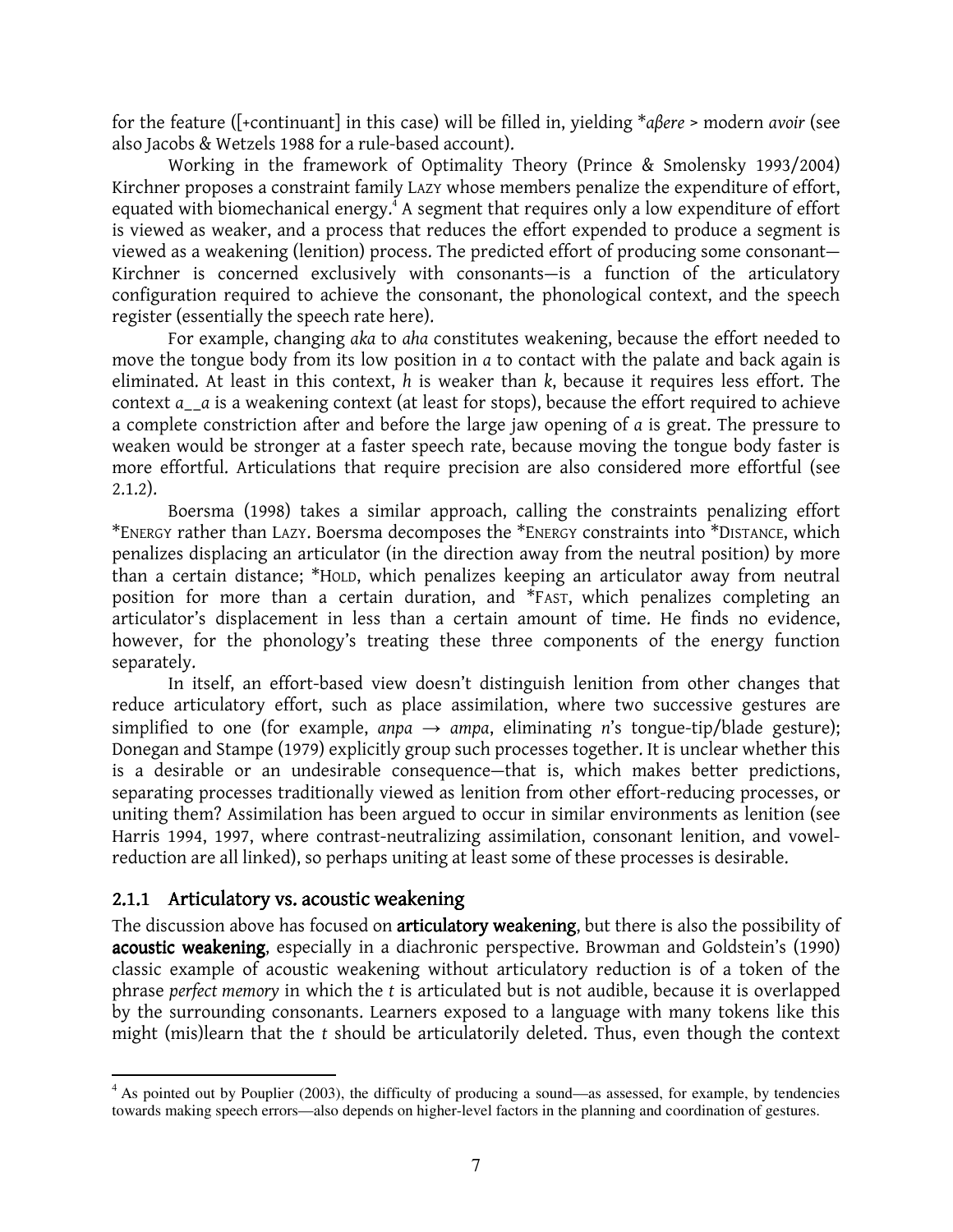$k$  *m* might not be one that especially promotes articulatory weakening of t synchronically, it could well be a context that promotes diachronic weakening. (See Blevins 2004 on the diachronic effects of phonological mislearning, and see Davidson 2006 for evidence that English schwa deletion in fast speech is caused by overlap.)

McMahon (this volume) suggests that one of the factors favoring diachronic deletion of coda r in English was its acoustic similarity to the schwa that had come to precede it in most environments: a sequence like a sequence like kliaz 'clear' would be easy to mislearn as klia.

### 2.1.2 Consequences of the effort-based perspective

Kirchner (2004) reviews a number of interesting consequences of viewing lenition in terms of biomechanical effort.

First, strength is not exactly equivalent to constriction degree or gestural magnitude. The precision required to produce the partial constriction of s could render it more effortful than the full constriction of t. Kirchner suggests that this could be due to the action of antagonist muscles that is required to hold the articulator in place. (Strident consonants like s require particular precision to achieve their characteristic strong turbulence.)

Second, when traditional featural descriptions of sounds don't match their gestural makeup, those descriptions may be misleading. For example, the voicing of intervocalic obstruents has been characterized as lenition. Consistent with this, Kirchner reports aerodynamic simulations finding that, intervocalically, a voiceless singleton stop requires an extra gesture of glottal spreading (ata is thus more effortful than ada); by contrast, in Kirchner's simulations a voiced geminate stop requires some extra gesture of cavity expansion (adda is thus more effortful than atta). Because [+voice] and [-voice] are implemented differently in the two types of sound, which feature value counts as weaker can be different.

Third—a closely related point—what counts as strengthening or weakening can depend on the context. As we just saw, under an effort-based view, intervocalically voicing a voiceless stop is weakening (because it eliminates the glottal abduction gesture that would be needed to suppress voicing-see Kirchner 1998 p. 70), but word-finally devoicing a voiced stop could be seen as weakening, because, just as with geminates, extra effort is needed to maintain voicing in this context.

## 2.2 Vowel reduction

Turning to vowels, the analog to lenition seems to be vowel reduction, which refers to changes that vowels in many languages undergo when in unstressed syllables. For example, many vowels in English become [ə] when unstressed, as in photógraphy (ph[ə]t[a]gr[ə]phy) vs. phótogràph (ph[ov]t[a]gr[æ]ph). Shortening of long vowels in unstressed position also occurs, as in the Palauan example above.

Crosswhite (2001, 2004) has argued that only some vowel-reduction systems involve reduced articulations. In these systems, vowels requiring greater jaw opening (for example, a) or greater displacement from neutral position  $(a, but$  also  $i, u$ ) are disfavored in unstressed syllables. We could view this as effort minimization-especially in languages whose unstressed syllables are shorter than the stressed syllables, so that the rapid movement required to produce a in an unstressed syllable requires particular effort-but Crosswhite argues, on the basis of converse phenomena that increase the effort required in stressed syllables, that the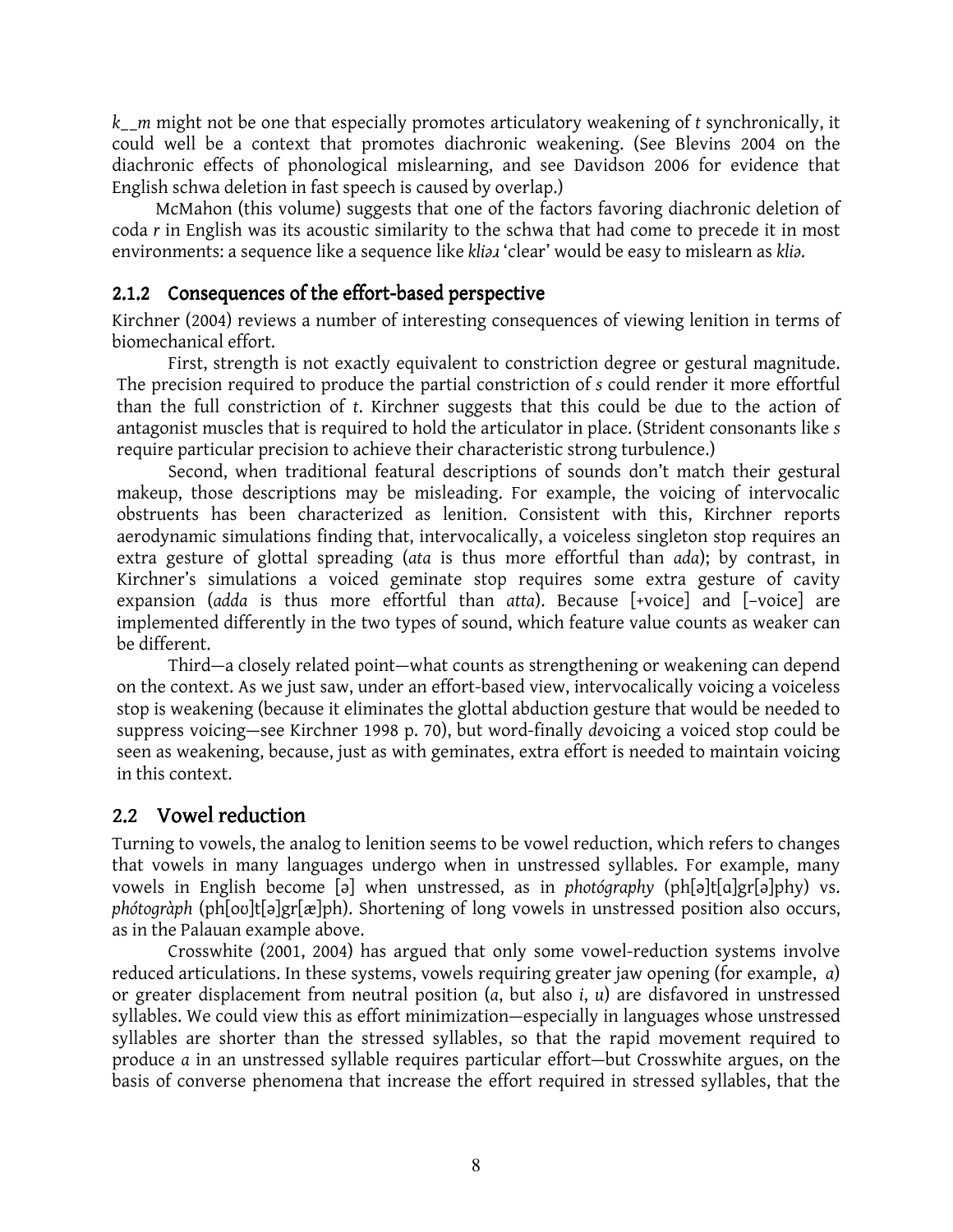phenomenon is actually something more abstract: an alignment of acoustically prominent vowels to prosodically prominent positions (stressed syllables).

Crosswhite also discusses an entirely different type of vowel reduction system, in which non-peripheral vowels-vowels other than a, i, u-are avoided in unstressed syllables. Crosswhite proposes that in these systems, difficult-to-perceive contrasts are licensed only in stressed syllables. (See also Flemming 2004 on dispersion.) She notes that in all languages known to be of this type, stressed syllables have longer duration, and argues that the shorter duration of unstressed syllables makes it more difficult to perceive subtle contrasts.

Barnes (2006) also examines vowel reduction cross-linguistically. He argues that typological patterns in which positions can support more contrasts result from phonologization of phonetic effects such as duration differences (for example, shorter duration can lead to articulatory undershoot and thus a smaller distinguishable vowel inventory in unstressed syllables).

The emphasis on weakening as a reduction in the number of contrasts supported by some position is mostly confined to vowels, though some authors have considered the neutralizing aspect of certain consonantal lenitions (for example, Harris 1997). Gurevich's (2004) survey of 230 lenition rules in 153 languages finds that 92 per cent of the processes are non-neutralizing: either (i) the result of lenition is distinct from any other phoneme or any allophone of another phoneme (the  $t \rightarrow t$  change of Irish English discussed by Hickey in this volume is presumably a case of this type), or (ii) there is a chain shift such that the phoneme encroached upon itself undergoes a change and thus remains distinct (for example, /kk/  $\rightarrow$  [k] but  $/k/ \rightarrow [x]$ , as in a diachronic change in Numic discussed by Gurevich), or (iii) the contrast is shifted to another segment, as in American (and some other) English flapping, where /t/ and  $\frac{d}{d}$  both become [c], but a distinction is maintained in the length of the preceding vowel: [sirad] 'seated' vs. [siːrad] 'seeded' (cf. [sit] 'seat' vs. [siːd] 'seed').

# 3. Characteristically strong and weak positions

It has long been observed (for example, Escure 1977, Donegan & Stampe 1979, and even dating back to medieval grammarians of Late Latin, as discussed by Honeybone to appear) that some contexts are more associated with weakening than others. Consonants in intervocalic position, for example, display much more weakening than consonants in word-initial position.

## 3.1 Following from effort reduction

In the effort-reduction view described in section 2.1, a context for some segment is a weakening one to the extent that producing the segment in that context is effortful. Thus, whether a context is weakening can depend on the segment in question, just as which segment is weak can depend on the context.

## 3.1.1 Surrounded by segments that are far from the articulatory target = weak

The larger the movement needed to get to and from the target segment in some context, the more potential that context has to weaken the segment. (In Kirchner's terms, a faithful realization of the segment would violate a higher-ranked LAZY constraint.) For example,  $a_{-}a$ is a powerful weakening context for stops, because the vocal tract is far from being in stop position during a. The context i\_i is also a weakening context for stops, but less so, because less displacement is required to move from *i* to a stop and back again. Kirchner gives the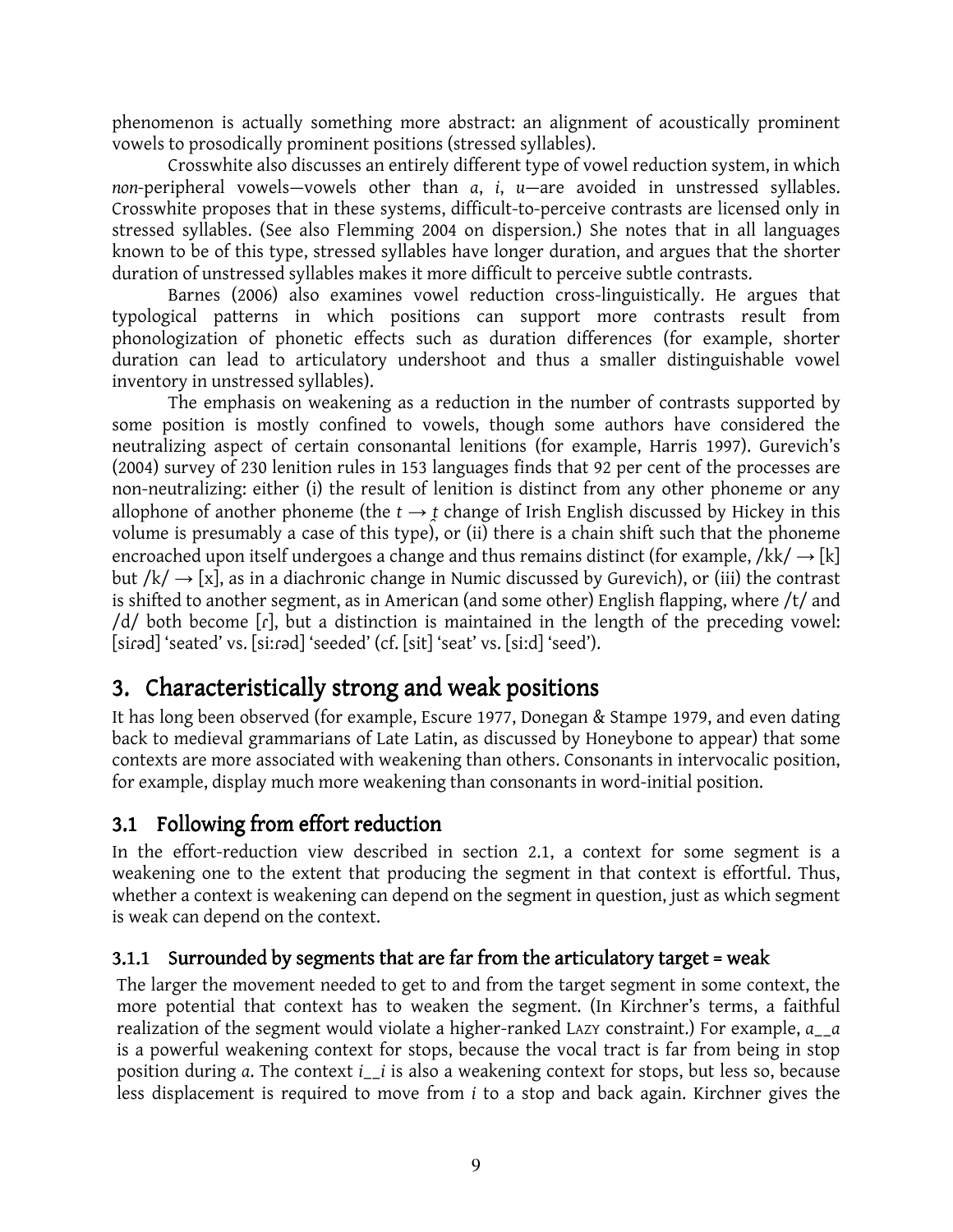example of Gorgia Toscana, an optional rule of Florentine Italian (using data from Gianelli  $\wr$ Savoia 1979; the discussion here draws also on Villafaña Dalcher 2006), where p, t, k, g, tf, dz become  $\phi$ ,  $\theta$ , x, y, ∫, ʒ intervocalically (Gianelli & Savoia shown that sonorants and voiced stops can lenite too, and that the environment V\_\_{l,r}V can also trigger lenition): [k]asa 'house' but la [x]asa 'the house'. The lenition can be even more extreme: k's lenited realization can vary from x to x to h to zero. Kirchner argues that the zero realization of  $k$  is least common when the following vowel is high, supporting the idea that less effort is needed to produce a tonguebody constriction in the context of a high vowel than in the context of a lower vowel.

Various authors have reported that  $k$  is more susceptible to Gorgia Toscana (and it is velar lenition that presumably gives the phenomenon its name). Villafaña Dalcher considers various possible explanations for this, including aerodynamic and perceptual explanations. But an articulatory explanation that she discusses is particularly relevant here. Villafaña Dalcher notes that the gestural components—in the sense of Browman & Goldstein 1992—of vowels and velar consonants are in direct competition for the position of the tongue body: producing the sequence aka requires moving the tongue body all the way from a's position to contact with the hard palate for k's and then back again, a relatively large effort. By contrast, the competition between  $a$  and  $t$  for tongue-body position in indirect:  $t$  requires the tongue tip/blade to be in contact with the alveolar ridge or the back of the upper teeth—since the tongue tip and blade are connected to the tongue body this would be difficult to accomplish while keeping the tongue body exactly in position for a, but the tongue body can nonetheless remain close to its a position. The competition between a and  $p$  is also indirect, in that a's tongue-body position is facilitated by an open jaw position, and lip closure for  $p$  is facilitated by a closed jaw.

#### 3.1.2 In a context of short duration = weak

All else being equal, completing a movement in a shorter time requires more effort. Thus, contexts that require a segment to be executed quickly have more potential to weaken the segment. The simplest example is fast speech, which is well known to have a leniting effect. Positions within the word, phrase, or utterance that involve slowing, such as final positions within prosodic domains (see Byrd, Krivokapić & Lee 2006 for a literature review on lengthening at prosodic boundaries), would also be expected to show less lenition.

Kirchner proposes that the same force could be responsible for the greater leniting tendency of singleton consonants as compared to geminate consonants. In Gorgia Toscana, for example, geminate consonants rarely lenite-see Villafaña Dalcher p. 109).<sup>5</sup>

## 3.1.3 In context where clarity is less prized = weak

Regardless of speech rate, there may be more lenition in casual speech registers. Casualness could be a separate parameter in the calculation of effort, so that the same movement counts as more effortful in casual speech. Kirchner adopts this approach for convenience, but points out that different registers could also be associated with different constraints or constraint rankings.

<sup>&</sup>lt;sup>5</sup> More generally, Kirchner 2000 proposes that the long-observed phenomenon of geminate inalterability, whereby geminates fail to undergo rules that apply to singleton consonants, holds universally only of lenition rules, not to other rules, which may or may not display geminate inalterability.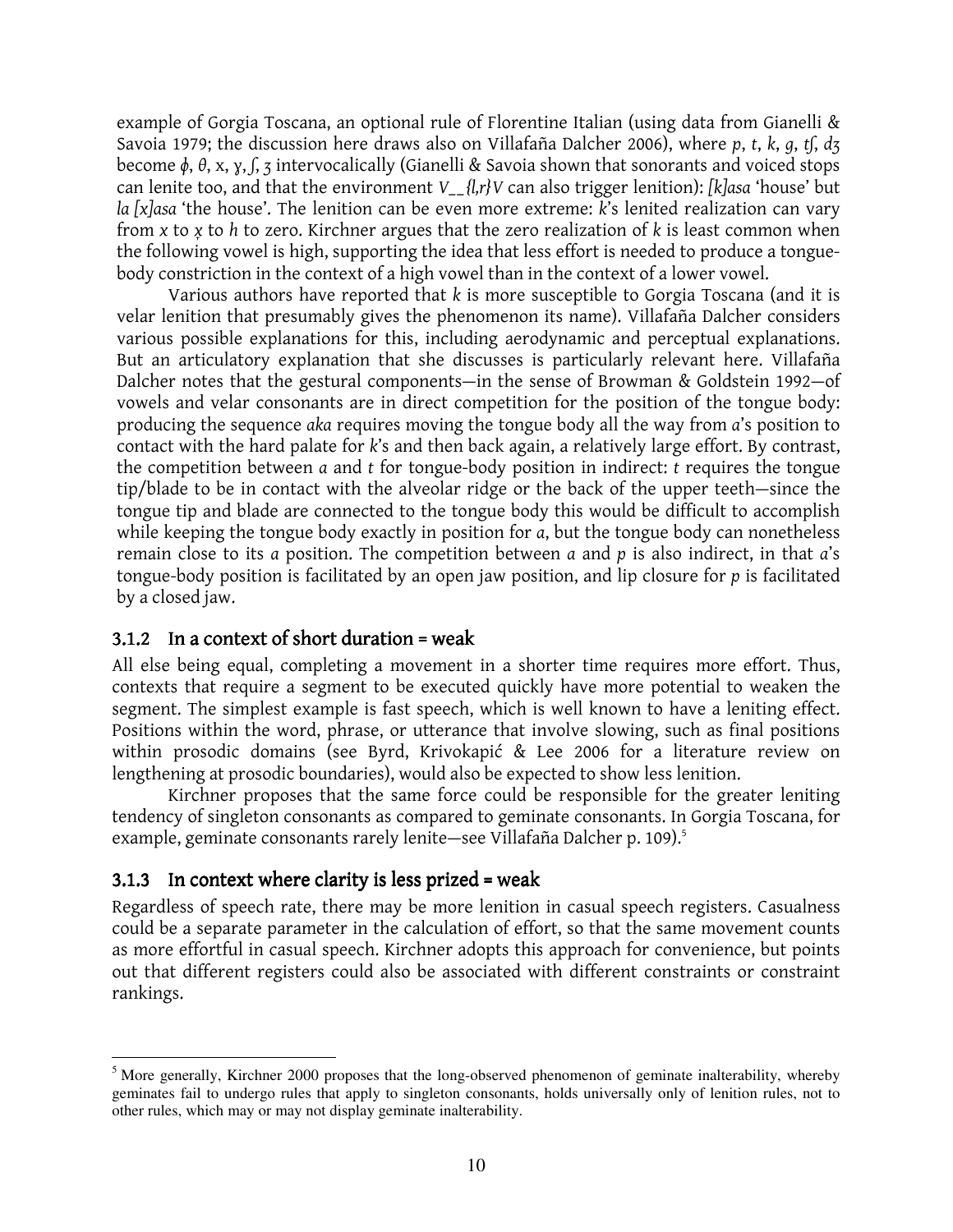Effort might conceivably be reduced in contexts where contrasts will be less perceptible anyway. This is along the lines of Steriade's (1999a, 1999b) approach to positional neutralization: faithfully maintaining a distinction, for example that between m and n, becomes less important in contexts where that distinction is difficult to perceive.

## 3.2 Imposed by prosodic structure

Prosodic structure—the organization of phonological material into hierarchical units—can also create contexts of weakening and strengthening. At the phrasal and utterance levels, these effects are likely to be variable, but at the word level they could become phonologized and thus more regular.

### 3.2.1 Prosodic-domain-initial positions as strong

Keating 2006 provides a review of phonetic work, much of it by Keating and collaborators, showing that the beginnings of prosodic domains are associated with stronger articulations. For example (Fougeron & Keating 1997), there is more contact between the tongue and the palate during English speakers' articulation of  $n$  at the beginnings of units such as utterance, intonational phrase, phonological phrase, and phonological word than inside those units; overall, the higher the prosodic unit, the more contact at the beginning of that unit (though none of the speakers in Keating et al. 2003 distinguished all four unit types).6

We thus expect segments in prosodic-domain-initial positions to be less subject to weakening. For example, word-initial consonants should resist weakening. This prediction is somewhat difficult to test: for example, in a hypothetical word (of a hypothetical language) keke, the word-internal  $k$  is always intervocalic, whereas the first  $k$  could be preceded by a variety of segments, or even be utterance-initial. Thus, there could be other reasons why the first k should resist phonologized lenition. When it comes to variable lenition, however, the prediction is clearer: in a hypothetical two-phrase utterance like bate kefe, kera min, where the two  $k$ s are in identical segmental environments but the first is phrase-internal and the secono is phrase-initial, the first  $k$  should be more likely to lenite.

Keating leaves open the question of how domain-initial strengthening is implementeo in the grammar, suggesting some possibilities. It could be that articulatory targets become more extreme domain-initially. A possibility raised by Byrd and Saltzman (2003) in a simulation study is that domain-initial positions are associated instead with temporal stretching;<sup>7</sup> this increases the temporal duration of gestures, but also reduces overlap of adjacent segments' gestures, so that each can be realized with greater spatial magnitude.

### 3.2.2 Prosodic heads as strong

In the prosodic model of Nespor and Vogel (1986), prosodic domains not only group segments hierarchically, but also assign strong and weak status to their members. For example, a foot in English can group two syllables, marking the first as strong and the second as weak:

<sup>6</sup> Onsets of domain-final syllables were similar to onsets of domain-medial syllables. Strictly domain-final consonants were not included in the study; the utterances were composed of CV syllables. As for vowels, Fougeron and Keating found *strengthening* of domain-final vowels—in the sense of less linguo-palatal contact—perhaps because of their increased duration. There were no strictly domain-initial vowels, but vowels in domain-initial syllables and those in medial syllables were similar.

 $^7$  Byrd & Saltzman are careful to state that temporal slowing provides just one possible mechanism for explaining initial strengthening, and that their results don't rule out other explanations.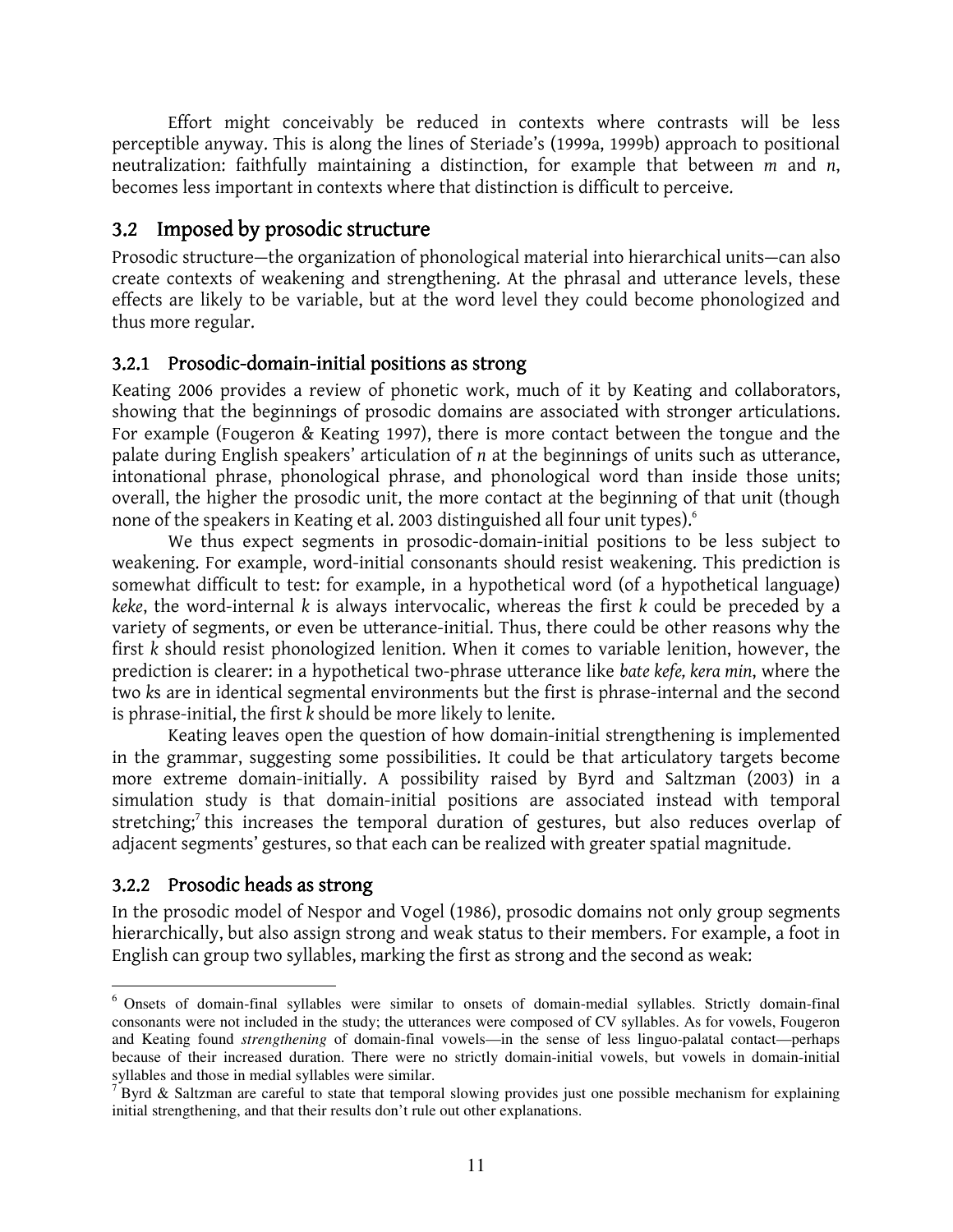

Within the English foot, the strong-weak distinction projects the stressed-unstressed distinction. Prominence at higher levels determines relative stress, as in the two-word phrase wicker básket, whose second member is marked as strong and receives greater stress.

Association to a strong position-especially a stressed syllable as opposed to an unstressed syllable—has been found to protect segments from lenition (see Lavoie 2001, this volume; González 2003). This follows from the effort-based theory of lenition in languages whose stressed syllables have longer duration, but might require an independent explanation-perhaps along the lines of Crosswhite's proposal about association of prominent segmental material to prominent prosodic positions—in other languages. Even more striking are González's findings for certain Panoan languages, where foot heads act as strong contexts and foot non-heads as weak contexts even when there is no stress anywhere in the foot, or the stress pattern has changed so as to contradict the footing suggested by the segmental alternations.

Schlüter (this volume) argues for a converse effect in the history of English: [h] was reintroduced—or strengthened, under the proposal that it had not really disappeared—in (Romance/Greek) words with initial stress (héro), but words without initial stress (heróic) resisted the reintroduction.

#### 3.2.3 Well-licensed positions as strong

Some work on lenition in Dependency Phonology and Government Phonology has relied on structural relations to assign strength by position (for example, Harris 1994, 1997; Ségéral & Scheer to appear-for a comparison of the two approaches, see Szigetvári 1999).

In Harris 1994 and 1997, in order to be pronounced the featural material in a segment's representation must be licensed by association to a segment-if featural material is deleted or unpronounced because of being unlicensed, lenition results (see 1.2.4). A segment must in turn be licensed by its relationship to a syllable head (nucleus), which, if not itself stressed, must be licensed by another nucleus that is. The more indirect the association of a segment to a stressed nucleus, the less able the segment is to license featural material, and the more subject it is to lenition. In the English words but or butter (using acute accent to mark stress), for example, the t is in a weak position, because, in this framework, it is licensed by the following nucleus—in the case of bút, an empty following nucleus—which in turn requires licensing by the stressed nucleus *ú*. Accordingly, these ts are subject to lenition in various dialects (for example, see Hickey this volume for Irish English). In tóp or atóp, by contrast, the t is in a relatively strong position, because it is licensed directly by the following stressed ó. Harris extends the approach to vowels: an unstressed vowel is in a weaker position because it requires licensing by a stressed vowel.

In Ségéral and Schemer's (to appear) approach, consonantal positions are either licensed (if followed by an overt vowel) or unlicensed (if not), with unlicensed consonants, as in at, weaker than licensed, as in ta. There is a second source of weakness, however: government. A consonant is governed if it is both followed and preceded by an overt vowel (as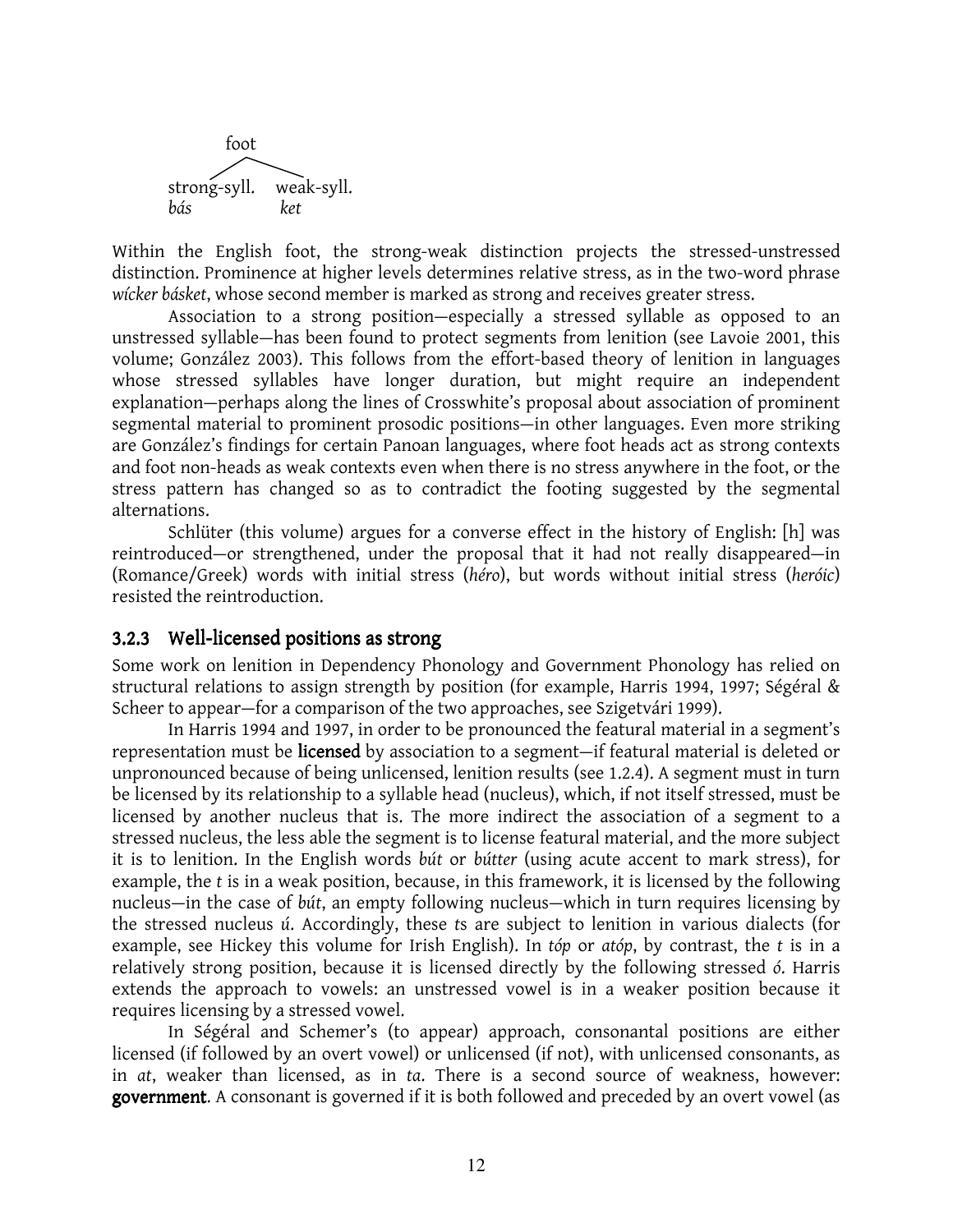in ata), and being governed renders a consonantal position weak. Ségéral and Scheer argue that unlicensed consonants and governed consonants are subject to different types of weakening, and this idea is explored further in Szigetvári 1999.

## 3.3 Interactions of segmental weakness and positional weakness

The relationship between inherently weak segments and weak positions is unclear. There are cases where weak segments are absent from weak positions, such as the absence of syllablefinal [h] in English, and of syllable final [r] in many dialects of English. This could be thought of synchronically as a ban on weak segments in weak positions, but diachronically these segments simply underwent weakening—to zero—as would be expected in a weak position.

There do seem to be cases of weak segments' being banned in strong positions. Flack (2007) discusses segments that some languages ban in syllable onsets but allow in syllable  $\,$  codas: [ŋ] (as in English), glottals, liquids, rhotics, and glides. Depending on our definition of segment-inherent weakness, many of these would be considered weak segments. She demonstrates the same segments can be banned word-initially (even when allowed in wordmedial syllable onsets), and some of them are banned utterance-initially or foot-initially.

# 4. Frequency effects

As Bybee and colleagues (see Bybee 2001 for review) have shown in a variety of languages, lenition is more advanced in words that are more frequent. For example, Bybee has shown (in Hooper 1976) that in English, schwa deletion is more advanced in high-frequency words like every, camera, memory and family than in low-frequency words like mammary, artillery, and homily.<sup>8</sup>

Bybee's explanation is that phonetic changes—especially weakening changes—apply every time a word is used, and the phonetic detail in the lexical entry for the word is updated in response by the listener and/or speaker, affecting subsequent productions of the word. Since higher-frequency words are used more often, they are subjected to this process more times and develop more-lenited lexical representations. Pierrehumbert (2001) has implemented this idea within an exemplar model. Whether weakening is special in its interaction with frequency is unclear, as Labov 2006 points out. <sup>9</sup> Pierrehumbert notes (2002, p. 118) that, in the Pierrehumbert 2001 model, the nature of the sound change–for example, lenition vs. fortition—plays no role, and all types of "systematic bias in the allophonic outcome" (as opposed to analogical changes) should have the same interaction with frequency. Thus, if lenition is indeed different, something more must be added to the model.

<sup>&</sup>lt;sup>8</sup> But see also Phillips 2006, which examines lexical diffusion in many different English sound changes, and finds that some changes affect the most frequent words first, but others affect the least frequent words first. Phillips concludes that changes affecting the most frequent words first are those that involve relatively raw phonetic motivations, with no access to other components of the grammar needed.

<sup>9</sup> Examining the fronting of certain vowels—/uw/ as in *too*, /ow/ as in *toe*, /aw/ as in *cow*—that is currently taking place in most of North American English, Labov does not find evidence for a word-frequency effect, though the data he examines were not collected with frequency in mind and may simply not have a wide enough variety of wordfrequencies to test for an effect.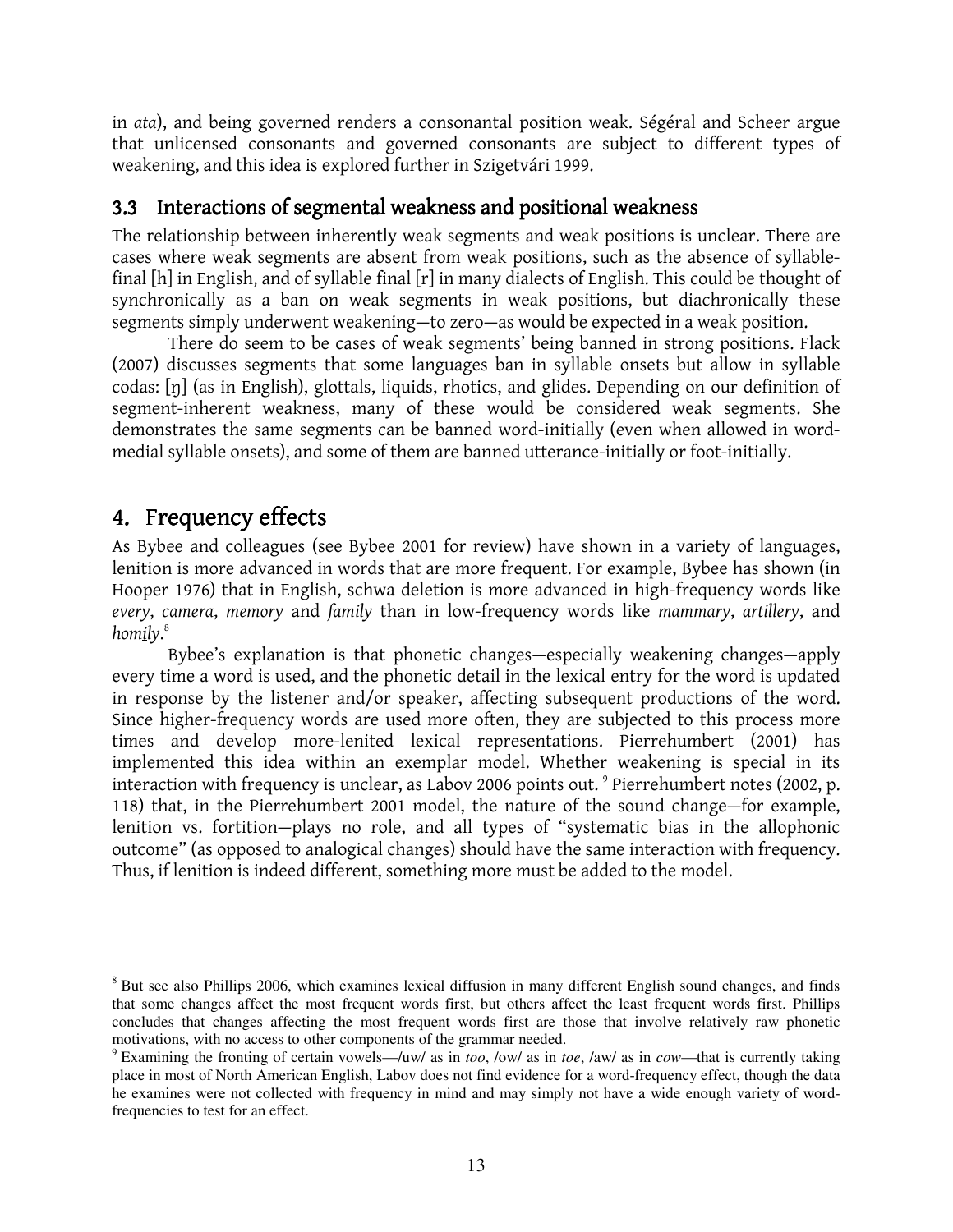# 5. Further reading

- Kirchner 1998, a dissertation on lenition, proposes and develops the LAZY theory. A shorter presentation of the main idea can be found in Kirchner 2004.
- Brandão de Carvalho, Scheer, and Ségéral (eds--to appear) is a volume on lenition and fortition.
- Crosswhite 2001 and Barnes 2006 are book-length treatments of vowel reduction. Crosswhite 2004 presents some of the ideas in Crosswhite 2001 in shorter form.

# 6. References

Anderson, John & Colin Ewen (1987). Principles of dependency phonology. Cambridge: Cambridge University Press.

Barnes, Jonathan (2006). Strength and weakness at the interface: positional neutralization in phonetics and phonology. Berlin/New York: Mouton de Gruyter.

Bauer, Laurie (1988). What is lenition? Journal of Linguistics 24: 381-392.

- Beckman, Jill (1999). Positional faithfulness: an Optimality Theoretic treatment of phonological asymmetries. New York: Garland.
- Blevins, Juliette (2004). Evolutionary phonology: the emergence of sound patterns. Cambridge/New York: Cambridge University Press.
- Boersma, Paul (1998). Functional phonology: formalizing the interactions between articulatory and perceptual drives. The Hague: Holland Academic Graphics.
- Brandão de Carvalho, Joaquim, Tobias Scheer & Philippe Ségéral, eds (to appear). Lenition and Fortition. Berlin: Mouton de Gruyter.
- Browman, Catherine & Goldstein, Louis (1990). Tiers in articulatory phonology, with some implications for casual speech. In John Kingston & Mary Beckman (eds) Papers in laboratory phonology I: between the grammar and physics of speech. Cambridge: Cambridge University Press. Pp. 341-376.
- Browman, Catherine & Goldstein, Louis (1992). Articulatory phonology: an overview. Phonetica 49: 155-180.
- Bybee, Joan (2001). Phonology and Language Use. Cambridge: Cambridge University Press.
- Byrd, Dani & Elliot Saltzman (2003). The elastic phrase: modeling the dynamics of boundaryadjacent lengthening. Journal of Phonetics 31: 149-180.
- Byrd, Dani, Jelena Krivokapić, and Sungbok Lee (2006). How far, how long: on the temporal scope of prosodic boundary effects. Journal of the Acoustical Society of America 120: 1589-1599.
- Crosswhite, Katherine (2001). Vowel reduction in Optimality Theory. New York: Routledge.
- Crosswhite, Katherine (2004). Vowel reduction. In Bruce Hayes, Robert Kirchner, and Donca Steriade (eds) Phonetically-based phonology. Cambridge: Cambridge University Press. Pp.  $191 - 231.$
- Davidson, Lisa (2006). Schwa elision in fast speech: segmental deletion or gestural overlap? Phonetica 63:79-112.
- Donegan, Patricia & David Stampe (1979). The study of natural phonology. In Daniel Dinnsen (ed.) Current approaches to phonological theory. Bloomington, IN: Indiana University Press. Pp. 126-173.
- Escure, Geneviève (1977). Hierarchies and phonological weakening. Lingua 43: 55-64.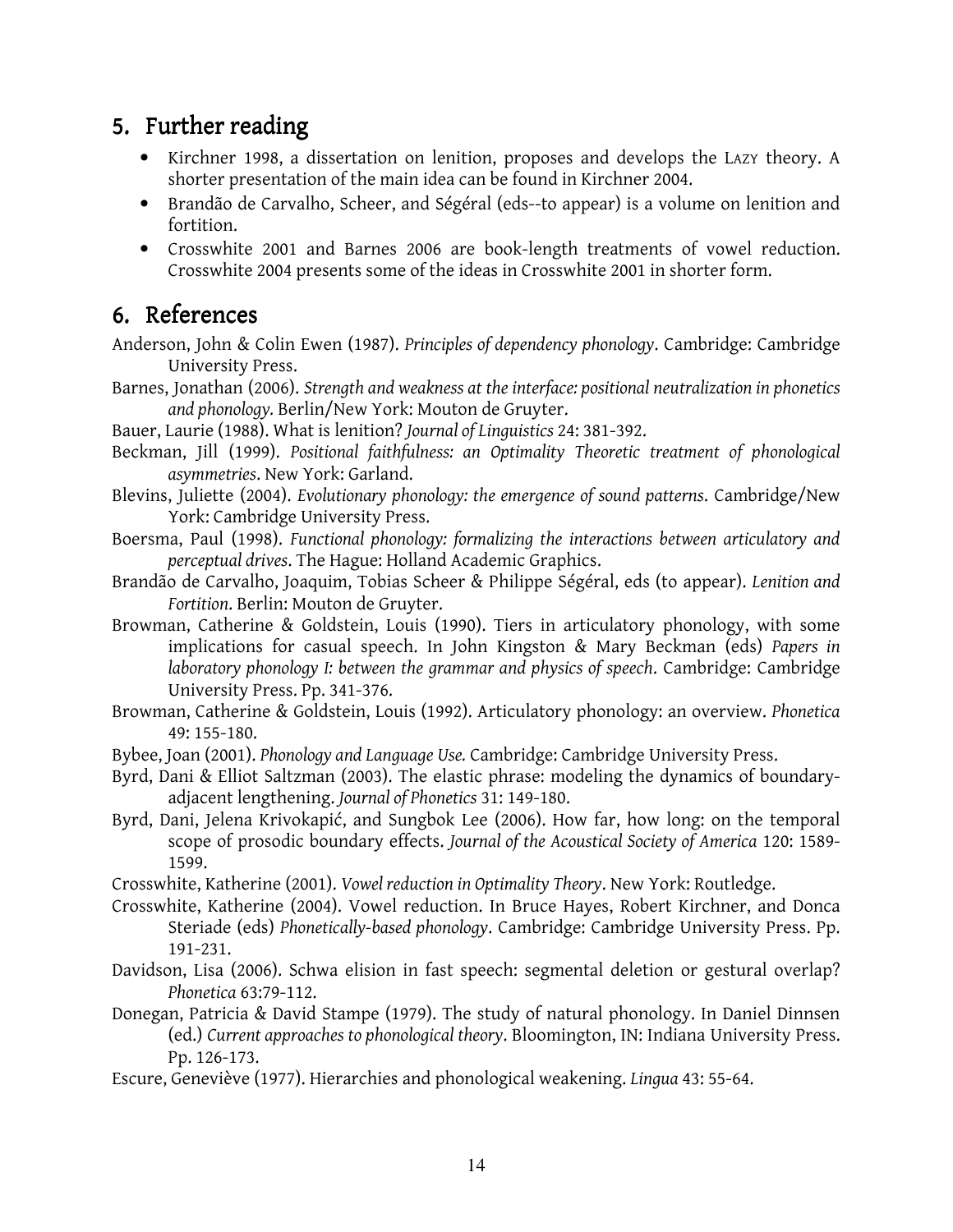- Flack, Kathryn (2007). The sources of phonological markedness. University of Massachusetts, Amherst Ph.D. dissertation.
- Flemming, Edward (2004). Contrast and perceptual distinctiveness. In Bruce Hayes, Robert Kirchner, and Donca Steriade (eds) Phonetically-based phonology. Cambridge: Cambridge University Press. Pp. 232-276.
- Flora, Marie (1974). Palauan phonology and morphology. University of California, San Diego Ph.D. dissertation.
- Foley, James (1977). Foundations of theoretical phonology. Cambridge: Cambridge University Press.
- Fougeron, Cécile & Patricia Keating (1997). Articulatory strengthening at edges of prosodic domains. Journal of the Acoustical Society of America 101: 3728-3740.
- Gianelli & Savoia (1979). L'indebolimento consonantico in Toscana. (part I) Rivista Italiana di Dialettologia 2: 23-58.
- González, Carolina (2003). The effect of stress and foot structure in consonantal processes. University of Southern California Ph.D. dissertation.
- Gurevich, Naomi (2004). Lenition and contrast: the functional consequences of certain phonetically conditioned sound changes. New York: Routledge.
- Harris, John (1985). Phonological variation and change: studies in Hiberno-English. Cambridge: Cambridge University Press.
- Harris, John (1994) English Sound Structure. Oxford: Blackwell.
- Harris, John (1997). Licensing inheritance: an integrated theory of neutralisation. *Phonology* 14: 315-370.
- Honeybone, Patrick (to appear). Lenition, weakening and consonantal strength: tracing concepts through the history of phonology. In Joaquim Brandão de Carvalho, Tobias Scheer, and Philippe Ségéral (eds) Lenition and Fortition. Berlin: Mouton de Gruyter.
- Hooper, Joan Bybee (1976). Word frequency in lexical diffusion and the source of morphophonological change. In William Christie (ed.) Current progress in historical linguistics. Amsterdam: North Holland. Pp. 96-105.
- Hyman, Larry (1975). Phonology: theory and analysis. New York: Holt, Rinehart & Winston.
- Jacobs, Haike (1996). Lenition and Optimality Theory. In Claudia Parodi, Carlos Quícoli, Mario Saltarelli & María Luisa Zubizarreta (eds) Aspects of Romance Linguistics: Selected Papers from the XXIV Linguistic Symposium on Romance Languages. Washington, DC: Georgetown University Press. Pp. 253-265.
- Jacobs, Haike & Leo Wetzels (1988). Early French lenition: a formal account of an integrated sound change. In Harry van der Hulst & Norval Smith (eds) Feature, segmental structure and harmony processes, Part I. Dordrecht: Foris. Pp. 105-129.
- Iosephs. Lewis (1975/1990). New Palauan-English Dictionary. University Press of Hawaii, Honolulu.  $(1<sup>st</sup>$  ed. 1975, 2<sup>nd</sup> ed. 1990)
- Keating, Patricia (1988). Underspecification in phonetics. Phonology 5: 275-292.
- Keating, Patricia (2006). Phonetic encoding of prosodic structure. In Jonathan Harrington & Marija Tabain (eds) Speech production: models, phonetic processes, and techniques. New York: Psychology Press.
- Keating, Patricia, Taehong Cho, Cécile Fougeron & Chai-Shune Hsu (2003). Domain-initial articulatory strengthening in four languages. In John Local, Richard Ogden & Rosalind Temple (eds) Phonetic interpretation: papers in laboratory phonology VI. Cambridge: Cambridge University Press. Pp. 143-161.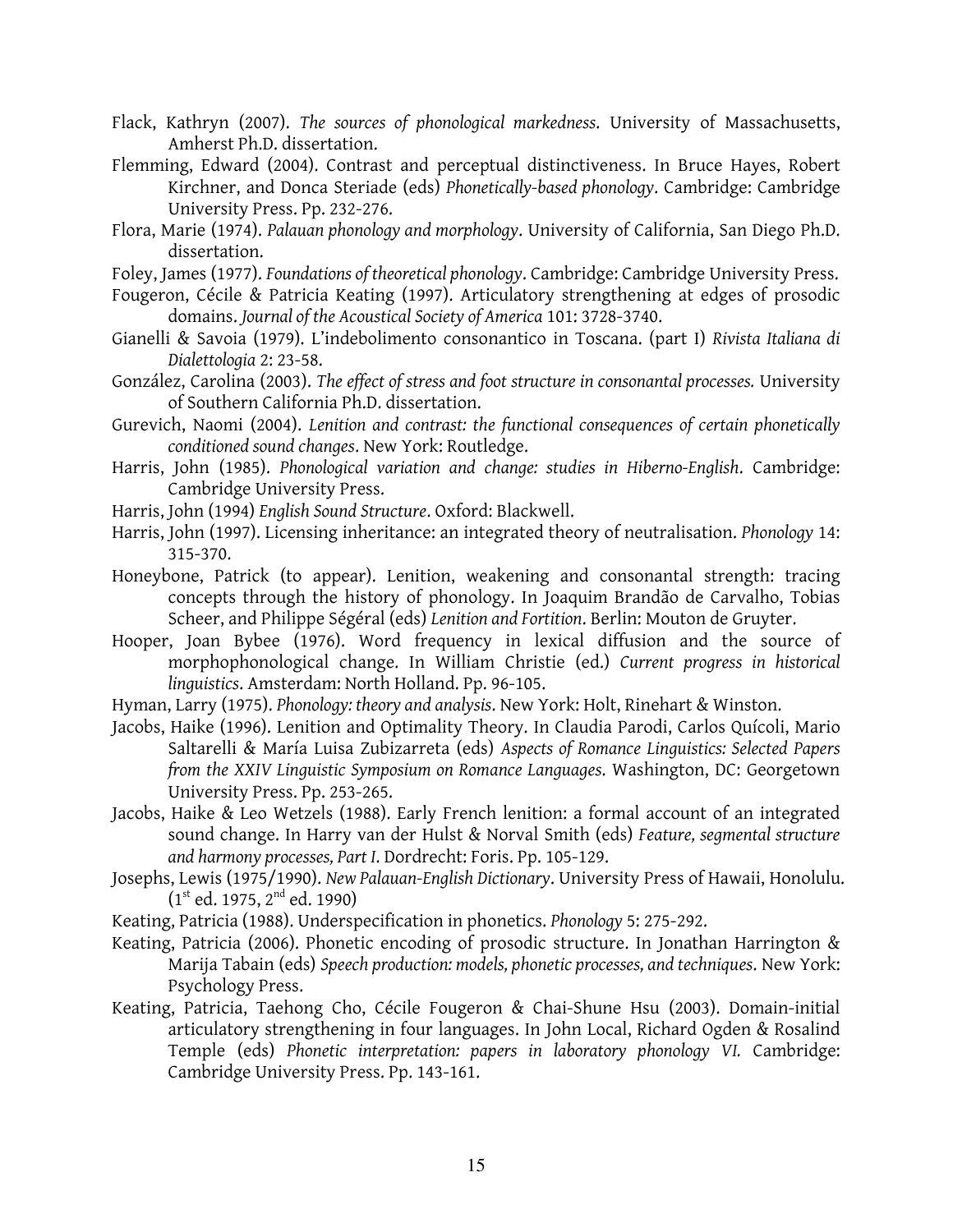- Kirchner, Robert (1998). An effort-based approach to consonant lenition. University of California, Los Angeles Ph.D. dissertation.
- Kirchner, Robert (2004). Consonant lenition. In Bruce Hayes, Robert Kirchner, and Donca Steriade (eds) Phonetically-based phonology. Cambridge: Cambridge University Press. Pp.  $313 - 345.$
- Labov, William (2006). A sociolinguistic perspective on sociophonetic research. Journal of Phonetics 34: 500-515.
- Lass, Roger & John Anderson (1975). Old English phonology. Cambridge: Cambridge University Press.
- Lavoie, Lisa (2001). Consonant strength: phonological patterns and phonetic manifestations. New York: Garland.
- Martinet, André (1955). Économie des changements phonétiques: traité de phonologie diachronique. Berne: A. Francke.
- Nespor, Marina & Irene Vogel (1986). Prosodic phonology. Dordrecht: Foris.
- Parker, Stephen (2002). Quantifying the sonority hierarchy. University of Massachusetts, Amherst Ph.D. dissertation.
- Passy, Paul (1890). Étude sur les changements phonétiques et leurs caractères généraux. Paris: Firmin-Didot.
- Phillips, Betty (2006). Word frequency and lexical diffusion. Basingstoke/New York: Palgrave Macmillan.
- Pierrehumbert, Janet (2001). Exemplar dynamics: word frequency, lenition, and contrast. In Joan Bybee & Paul Hopper (eds) Frequency and the emergence of linguistics structure. Amsterdam/Philadelphia: John Benjamins. Pp. 137-157.
- Pierrehumbert, Janet (2002). Word-specific phonetics. In Carlos Gussenhoven & Natasha Warner (eds) Laboratory phonology VII. Berlin/New York: Mouton de Gruyter.
- Pouplier, Marianne (2003). Units of phonological encoding: empirical evidence. Yale University Ph.D. dissertation.
- Prince, Alan & Paul Smolensky (1993/2004). Optimality Theory: constraint interaction in generative grammar. Malden, MA: Blackwell. Originally circulated (1993) as Technical Report TR-2 (Rutgers Center for Cognitive Science)/Technical Report CU-CS-696-93 (University of Colorado at Boulder Department of Computer Science).
- Ségéral, Philippe & Tobias Scheer (to appear). Positional factors in Lenition and Fortition. Lenition and Fortition, edited by J. Brandão de Carvalho, T. Scheer & Ph. Ségéral. Berlin: Mouton de Gruyter.
- Steriade, Donca (1999a). Phonetics in phonology: the case of laryngeal neutralization. UCLA Working Papers in Linguistics 2, Papers in Phonology 3: 25-146.
- Steriade, Donca (1999b). Alternatives to syllable-based accounts of consonantal phonotactics. In Osamu Fujimura, Brian Joseph & Bohumil Palek (eds) Proceedings of LP '98: item order in language and speech. Prague: Karolinum Press. Pp. 205-242.
- Szigetvári, Péter (1999). VC Phonology: a theory of consonant lenition and phonotactics. Ph.D. dissertation, Eötvös Loránd University/Hungarian Academy of Sciences.
- Villafaña Dalcher, Christina (2006). Consonant weakening in Florentine Italian: an acoustic study of gradient and variable sound change. Georgetown University Ph.D. dissertation.
- Watkins, Calvert (2000). The American heritage dictionary of Indo-European roots. Boston: Houghton Mifflin.